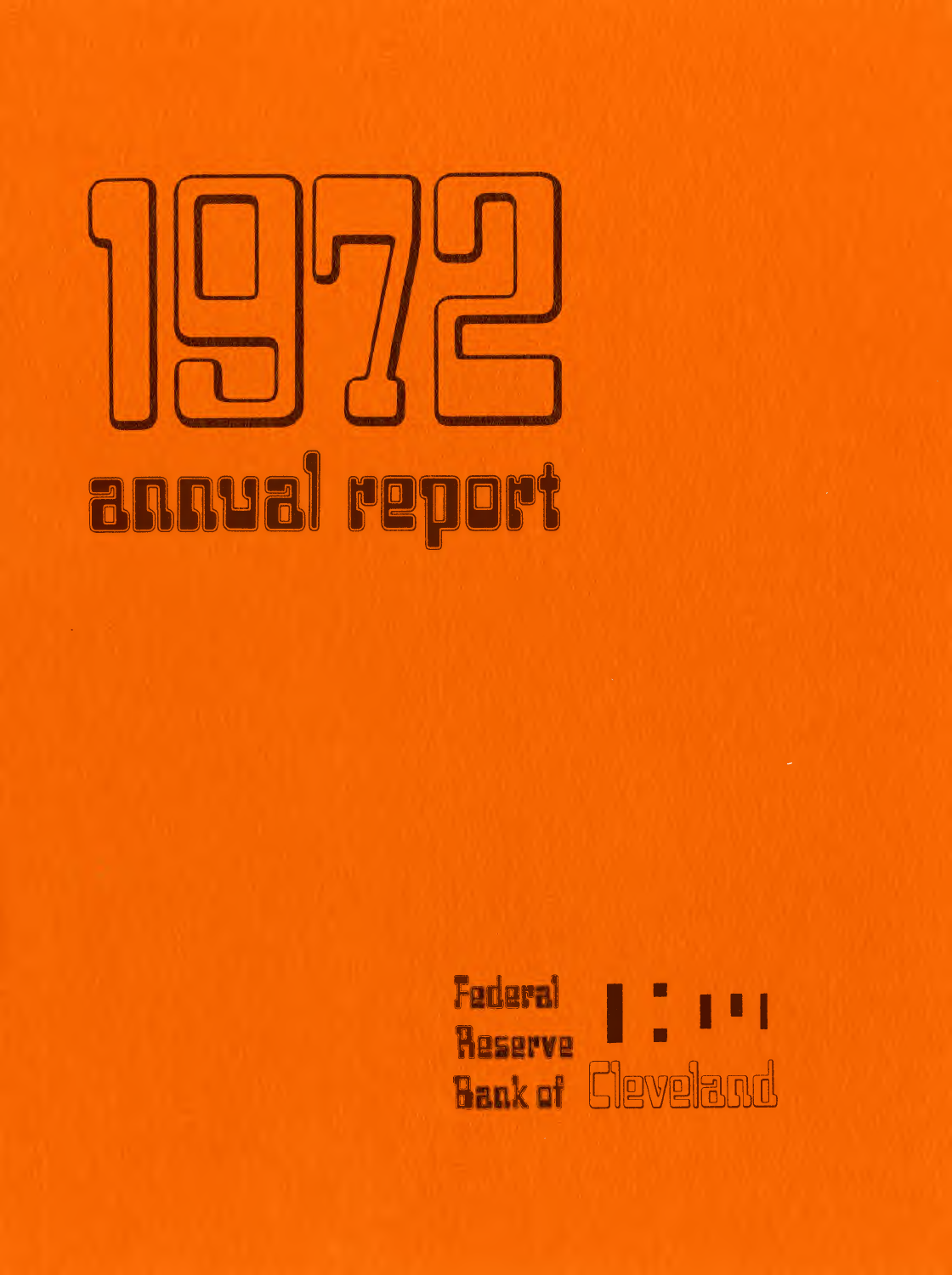

*Horace A. Shepard, Willis J. Winn, Albert* G. *Clay*

*To the Banks in the Fourth Federal Reserve District:*

*Change and the need to respond to change are primary elements in almost all aspects of our lives: political, economic and social. The Federal Reserve System and the commercial banks were challenged in many areas during the year* 1972, *particularly monetary policy, banking structure and regulation, and bank operations. This Annual Report focuses on the evolutionary developments underway in the payments mechanism-a concern of both the Federal Reserve and the banks. The ever increasing volume of checks, rising costs of operations, and the developing computer-based communications technology are all factors generating the movement toward an electronic payments system*

*During* 1972, *the Federal Reserve Bank of Cleveland began operation of its first Regional Check Processing Center in Columbus as part of this evolutionary process. In addition, other actions were taken regarding the development and implementation of other RCPCs in Cleveland, Pittsburgh, and Cincinnati; the former two were operating in early* 1973, *and Cincinnati will be in operation in early April.*

*This Report is a tribute to the many individuals whose efforts made RCPCs a reality. In particular, we are grateful for the assistance and cooperation of the member banks in the Fourth District.*

*These acknowledgements would be incomplete without a special mention of Albert* G. *Clay, who concluded five years of service as Chairman of the Board of Directors at the Main Office on December* 31, 1972, *and a total of nine years as a member of the Board. Albert's distinguished record of public service exemplifies the dedication of the Federal Reserve Bank* Office on December 31, 1972, and a total of nine years as a member of the Board. Albert's distinguished record of public service exemplifies the dedication of the Federal Reserve Bank of Cleveland and its directors, offic G. Clay, who concluded five years of service as Chairman of the Board of Directors at<br>Office on December 31, 1972, and a total of nine years as a member of the Board<br>distinguished record of public service exemplifies the d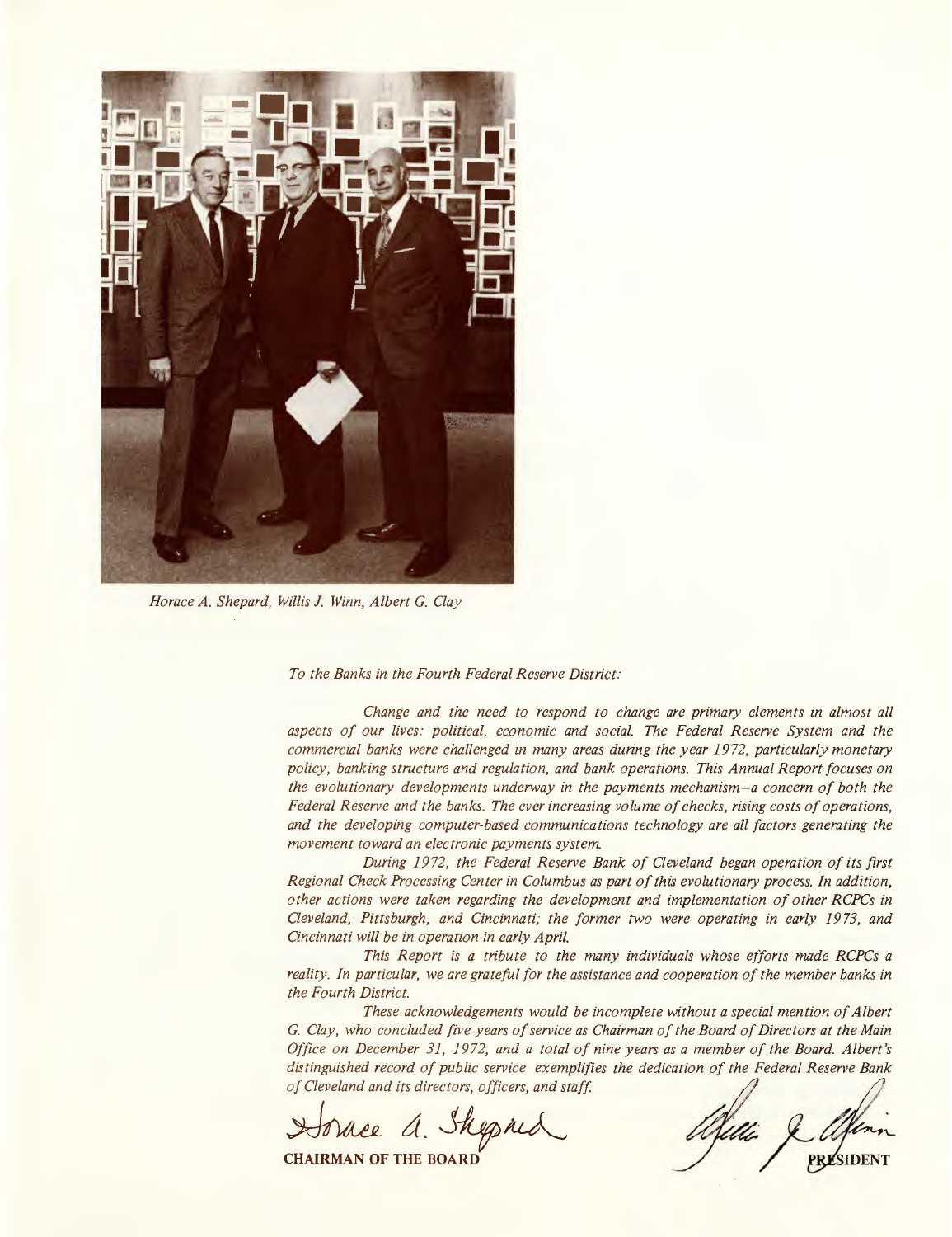# egional Check Processing and the Yayments Wesha

The institutional means by which payments are made today are the result of a continuing evolutionary process that has been going on for centuries. From the early days of barter, to the use of commodities as a medium of exchange, to the adoption of bank notes and deposits, the process has been driven by the search for more economically efficient means of facilitating exchange. The advance of technology has also played an important role. The discovery of new methods and the acquisition of skills resulted in formerly efficient arrangements being superseded by economically more appropriate ones. As literacy became almost universal in some countries, the attractiveness of the checking account was enhanced. With the development of the telegraph, the wire transfer became feasible.

However, the evolutionary changes in the payments mechanism appear to have accelerated in recent years. Rising check volume, increasing labor costs, improved communications equipment and the technology of the computer, with its promised economies, are in large part responsible. In addition, the Federal Reserve System has been active in restructuring the payments mechanism, especially inter-bank settlements. The Fourth Federal Reserve District has not been immune to these changes. Indeed, the District has been a center for much recent experimentation in the payments mechanism. This Annual Report examines some aspects of the U. S. payments mechanism in the throes of change. The nature of the current problem and the response of the U. S. commercial banking system and the Federal Reserve to that problem are discussed with emphasis on the role of regional check processing centers in the Fourth District.

### **TWENTY-FIVE BILLION AND RISING**

Today in the United States, the check is a major element in the payments mechanism. In 1972, the number of checks written was in the neighborhood of 25,000,000,000. Each of these pieces of paper passed through an average of two to three banks and was handled many times. The magnitude of the task facing the commercial banks of this country in carrying out their demand deposit activity can be given some perspective by noting that, if the checks written in one year were placed end-to-end, they would extend to the moon and back five times. And the flow of checks is not diminishing. Check volume, stimulated by economic growth and the advent of "free" checking, is growing at a rate of six to seven percent each year. If this pace is maintained, volume will rise to 42 billion items by 1980 (see Chart).

One might think that all these pieces of paper are no cause for concern. However, even with modern technology, check processing is a labor-intensive, costly operation. As check volume increases, total processing costs go up and, for some banks, per item cost also rises. It is predictable then that these rising costs and competition will motivate the banks of this country to seek out more economical ways of effecting payments. Such a search is already well under way.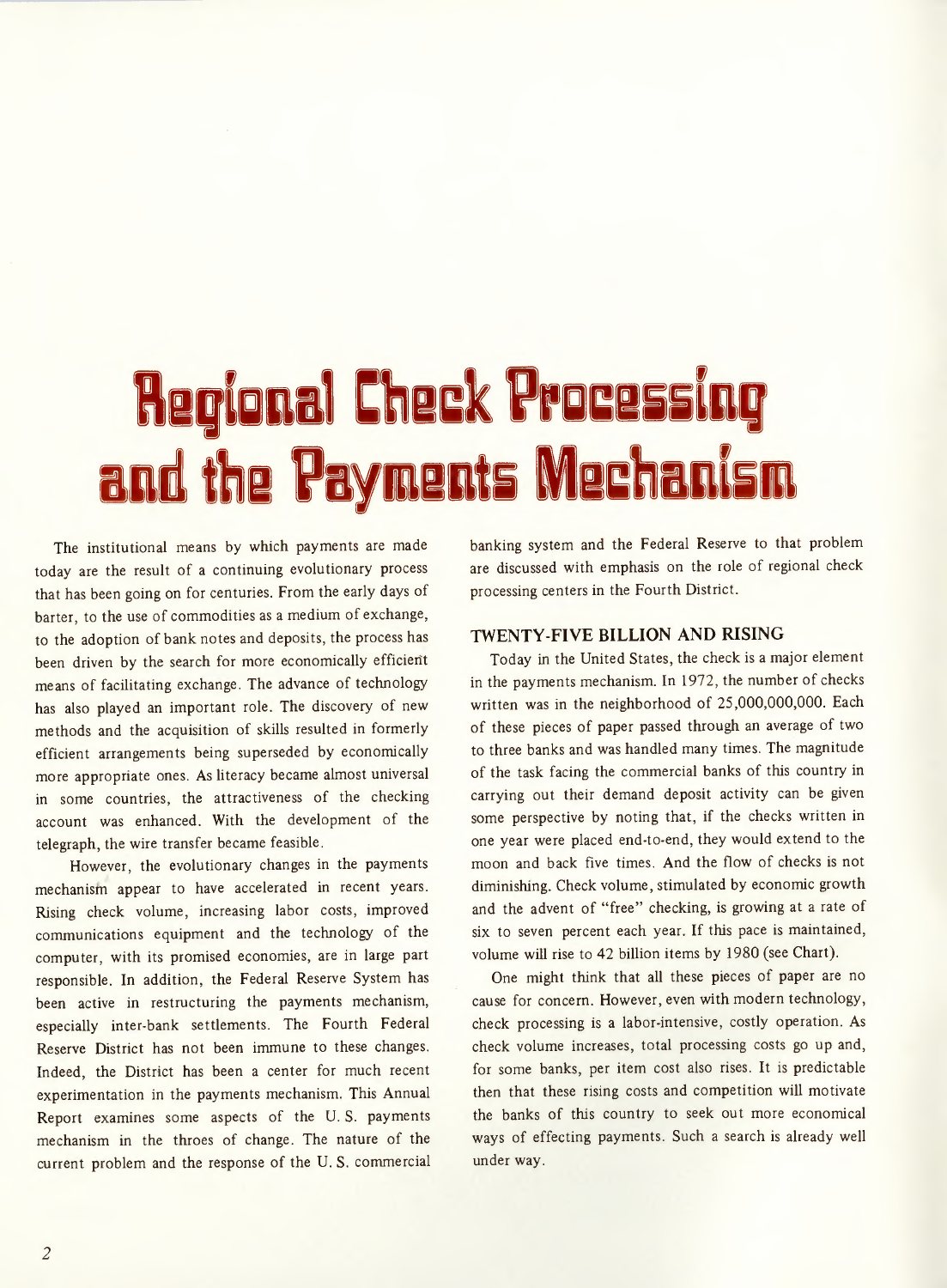

### **EARLY RESPONSES TO THE PROBLEM**

From Chart 1, it is clear that rising check volume is not a new phenomenon. Each year's increase in volume has been accompanied by rising total processing costs and in some cases strained processing facilities. An early industry study of the check collection system, the Wurts Report<sup>1</sup> of 1954, reendorsed the established<sup>2</sup> concept of regional check clearing facilities. Since most items received by a bank are drawn on other banks located within 50 miles, multiple handlings and circuitous routings of checks can be reduced if all banks within a trade area agree to a central exchange of checks, such as that used by members of city clearinghouses. This concept figures very strongly in present attempts to improve check collection procedures.

Another response by the banking system to the rising costs of manual check processing has been the adoption of electronic check processing equipment. This development was given an enormous boost by the adoption of a common machine language for check handling, Magnetic Ink Character Recognition (MICR), under the aegis of the Bank Management Commission of the American Bankers Association. The standardized electronic coding permits a bank's processing equipment to handle encoded checks.

While expanded regional clearing arrangements reduce the number of times checks have to be handled, and MICR and the associated electronic processing equipment decrease the cost of each handling, the final answer to processing all those little pieces of paper may be to do away with all (or at least some) checks. This view has been taken by a number of studies on the future of the payments mechanism. Of the various means by which the number of checks may be reduced, the point-of-sale transfer, the preauthorized payment, and the expanded use of the bank credit card have received the most attention.

The Point-of-Sale Transfer. Under this arrangement computer terminals are located in stores with a high volume of transactions. These terminals are linked to a bank's computer. Through the use of some type of identification device, the point-of-sale terminal may be used to check a potential customer's credit and to effect an immediate transfer of funds from the buyer's to the seller's bank account. All this is done without the necessity of writing a check.

A pilot project in the Fourth District to test a preliminary form of the point-of-sale system under field conditions was conducted from October 1971 through June 1972. Dubbed POST, for "Point-of-Sale Terminal" system, the project was conducted by The City National Bank & Trust Company of Columbus, Ohio, in conjunction with International Business Machines, Inc. and National Bank-Americard, Inc. in the Columbus suburb of Upper Arlington.

Thirty merchants participated in the test, and 60 terminals were placed in two shopping centers. Twenty thousand magnetically striped cards were issued to customers for use in their retail shopping.

Under this system, customers charged purchases with the card at the point of sale. Sales were electronically authorized and entered directly into the credit card accounting system of the bank. At the end of each day, the merchant's

<sup>1</sup>Officially , *Report of the Joint Committee on the Check Collection System to the American Bankers Association, the Association of Reserve City Bankers and the Conference of Presidents of the Federal Reserve Banks.*

<sup>2</sup>Walter E. Spahr, *The Clearing and Collection of Checks* (New York: Bankers Publishing Co.), pp. 119-130.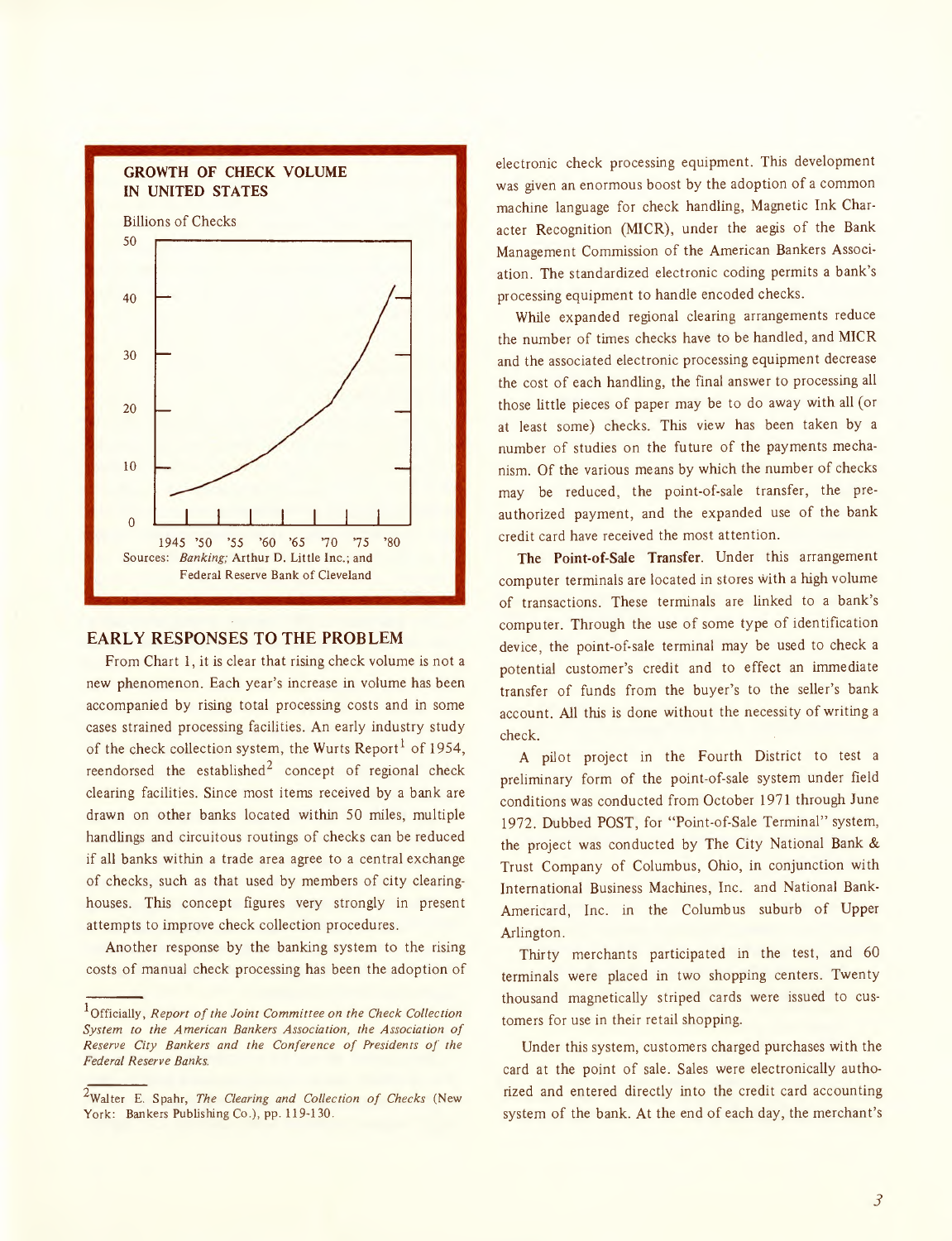total sales were automatically credited to his account with the bank. At the end of each month, the customer was billed by the bank, and he paid for his purchases with one check.

The Columbus POST system reduced the number of checks but did not eliminate them. This pilot project, however, established the technical feasibility of pointof-sale transfer.

Preauthorized Payments. For some time, a number of banks have offered to automatically pay regular recurring bills, such as those of utilities and insurance companies, for their customers. Now the rising costs of checks provide commercial banks with an incentive to greatly expand the scope of these less costly transfers. Moreover, preauthorized payments are now often included in a complete financial management package of services that includes an automatic line of credit.

Bank Credit Cards. Since 1967, bank credit cards have become a significant part of the payments mechanism. For example, in December 1967 there were only 390 insured commercial banks in the U. S. providing credit card services. Four years later, the number had risen to 1,535. Similarly, consumer credit outstanding under various bank credit card plans amounted to \$0.8 billion in December 1967 and almost \$4.5 billion in June 1972.

At present, most bank credit card arrangements are a hybrid of monthly billing and instalment credit. That is, bank credit cards may be used to make purchases during a billing period with a single check issued for the cumulative total within a 25-day grace period. Alternatively, at the option of the cardholder, payments may be deferred over a longer period by conversion of the unpaid balance into an instalment loan.

There is some evidence.<sup>3</sup> however, that the banks have incentives to link credit card transactions immediately to the customer's demand deposit. If, for example, a demand deposit were debited as soon as the credit card sales ticket was received, the bank would spare itself what is in effect an interest-free loan now being made to those who payoff their credit card balance within 25 days. Indeed, at least one major Ohio bank has proposed a test of such a credit card-demand deposit link. The significance of this is that the credit card thereby replaces the check as an instrument for transferring demand balances. Such a demand depositcredit card system would seem to be a logical intermediate step towards the technologically more complex (and expensive) point-of-sale terminal system.

### **OTHER APPROACHES TO RISING CHECK VOLUME**

Other notable efforts by the banking system to deal with the problem of the rising tide of checks by reducing their number include the Special Committee on Paperless Entries (SCOPE), in California, and the Committee on Paperless Entries (COPE), in metropolitan Atlanta, Georgia. One basic objective of both is to substitute electronic impulses for checks as a means of transferring money balances.

### **SCOPE**

The California SCOPE project started operating on October 16, 1972. The nation's first Special Committee on Paperless Entries established two automated clearinghouses, one in San Francisco and the other in Los Angeles. They are the heart of a network permitting electronic exchanges of preauthorized debits and credits among all California banks. Communications standards and formats for interbank exchanges are being subjected to rigorous testing in these new operations.

The California SCOPE project is based on transactions that are similar to the check, such as automatic deposit of payrolls and payment of utility services. Both types of payment under the SCOPE arrangement require preauthorization. The transactions are recorded on magnetic tape, rather than on paper documents, and the impulses on the tapes are then sorted in a way similar to checks. Thus, SCOPE eliminates the high-cost, labor-intensive check for a significant number of transactions.

### **COPE**

Development of the Atlanta Committee on Paperless Entries (COPE) was an outgrowth of the Atlanta Payments Project, a technical research study begun in 1969. The five major Atlanta commercial banks represented on COPE, in

<sup>3&</sup>lt;sup>a</sup>The Profitability of Bank Credit Card Operations: An FCA Summary of U. S. and Ohio Banks in 1971," *Economic Commentary,* Federal Reserve Bank of Cleveland, December 4, 1972.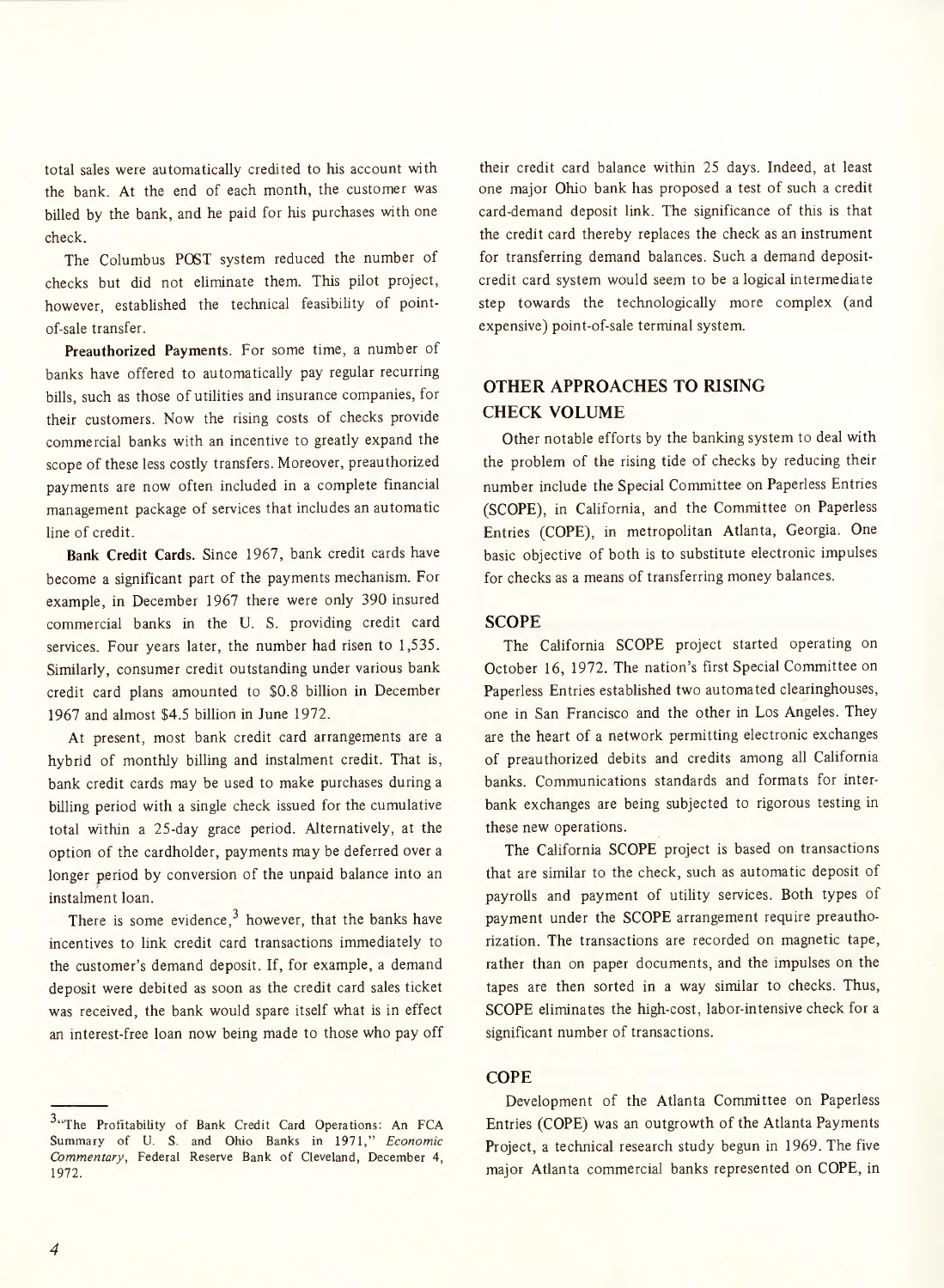conjunction with the Federal Reserve Bank of Atlanta, concentrated on the feasibility of implementing the funds transfer system developed in the study.

COPE now has an automated clearinghouse planned and is directing marketing efforts at gaining public acceptance for two of the research study's recommendations.

One is Bill-Check, a paper authorization by a customer to a merchant to pay bills electronically. A magnetic tape of such payment authorizations is prepared by the retailer, turned over to a bank, and processed through the automated clearinghouse at the Federal Reserve.

The other is direct deposit of payroll, similar to that developed by the California SCOPE project, requiring approval of business-industrial employers and their employees.

A final proposal of COPE is a point-of-sale system that would give the customer three electronically operated options in paying for purchases: check verification to assure that sufficient funds are in an account; a cash card to transfer funds from a checking account to the merchant's account; and a bank credit card with the privilege of deferred payment. A switching and processing center would connect terminals in stores throughout the city with major banks.

### **THE ROLE OF THE FEDERAL RESERVE IN THE EVOLVING PAYMENTS MECHANISM**

The Federal Reserve has been an interested and concerned observer and participant in the multiplicity of studies, tests, and innovations that characterize banking's response to the constantly changing conditions affecting the nation's payments mechanism. This concern derives from the Federal Reserve's responsibility as the nation's central bank to insure a compatability of changes in the payments mechanism introduced by individual banks.

The Federal Reserve System Steering Committee on Improving the Payments Mechanism, headed by Governor George W. Mitchell, has taken responsibility for policy direction in this area. The Steering Committee and the Board of Governors have taken the position that the Federal Reserve can no longer merely respond to evolutionary change but must act to coordinate and accelerate changes. At the same time, the System's actions seek to

complement private initiative. This has been made clear in published statements of policy:

> Increasing the speed and efficiency with which the rapidly mounting volume of checks is handled is becoming a matter of urgency.... The Federal Reserve Board therefore' states as a matter of policy that it places high priority upon efforts by the Federal Reserve System to improve the nation's means of making payments, initially along the following lines:

- 1. Extending present clearing arrangements, in cities with Federal Reserve offices, into larger zones of immediate payment....
- 2. Establishing other regional clearing facilities, in which settlements are made in immediately available funds....
- 3. (a) Encouraging banks and their customers to make greater use of the expanded capabilities of the Federal Reserve wire transfer system.
	- (b) Removing restrictions on third party transfers of demand deposits, and extending the time period in which the wire transfer system can be used.
	- (c) Expanding facilities at .Reserve Bank offices ...

Plans for making these basic changes in the present money transfer system should be pursued actively, to achieve as soon as possible an accelerated flow of funds along more optimal routing patterns. These initiatives are generally intended to supplement those efficient direct check exchange programs that are now in existence.

The first objective should be expansion of the geographic area of existing immediate payment zones. This should be accomplished as soon as necessary arrangements can be made. Meantime, studies looking to the establishment of new clearing centers, wherever warranted, should be undertaken promptly by each Federal Reserve Bank, and submitted to the Board for review. Expansion of facilities at Federal Reserve offices for increased access to the Reserve System's wire network should be con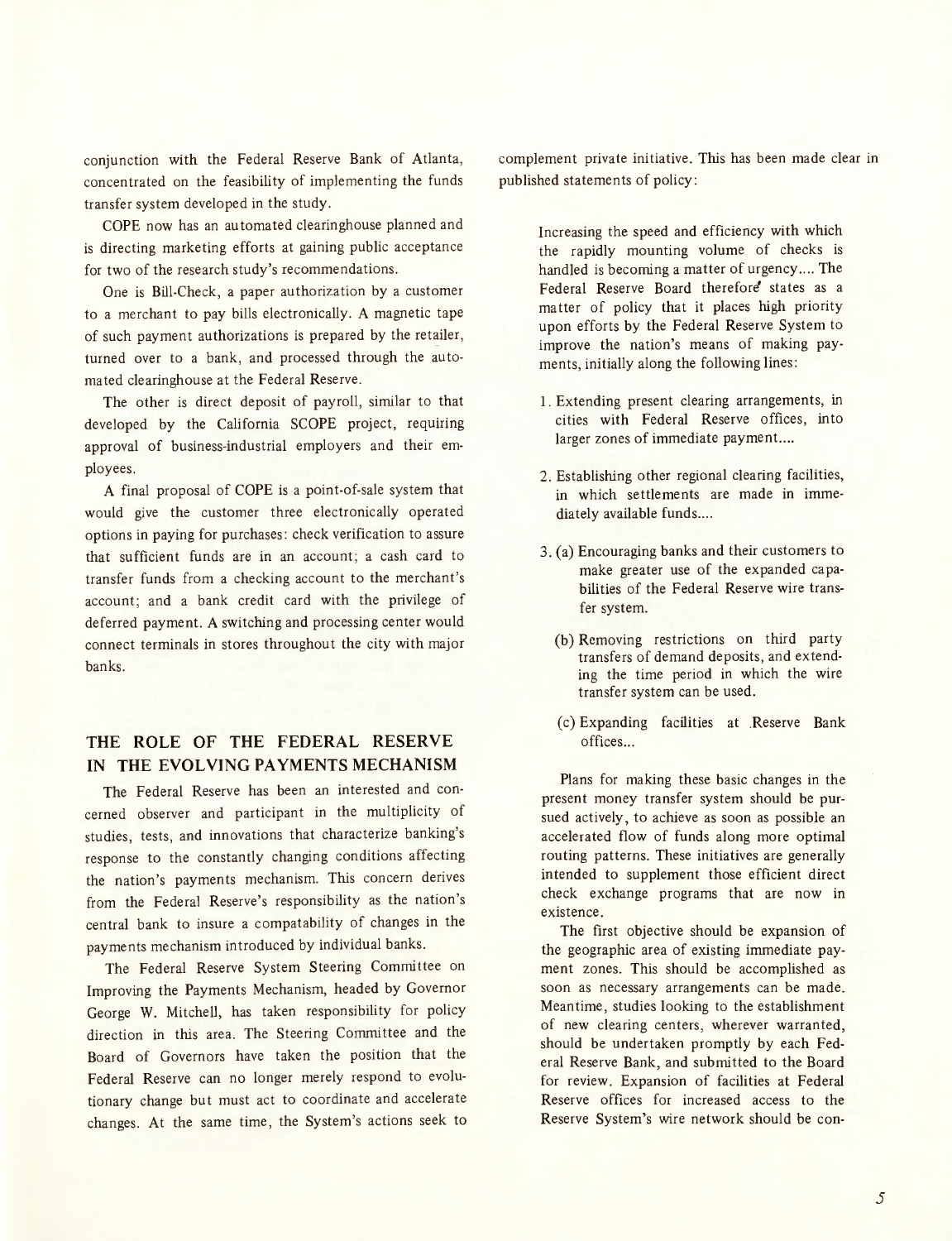cluded at the earliest practicable time....<sup>4</sup>

In general, the [se] giudelines [for Regional Check Processing and Collection Centers] adopted by the Steering Committee would limit the Federal Reserve's check collection role to (1) facilitating the local exchange of checks when the checks are drawn on and paid to banks located in the same community, metropolitan area, or region, and (2) assuming greater responsibility for providing a more efficient system for handling inter-regional checks and doing so on as uniform a basis as feasible. The guidelines are not regarded as imposing constraints upon the continued use and development of check handling facilities of the commercial banking system.<sup>5</sup>

The Federal Reserve System will need for some time to continue to devote significant resources to the development of the Nation's payments mechanism.<sup>6</sup>

In pursuit of an improved payments mechanism, the Board of Governors revised its check collection regulations in November 1972 to promote faster check collection. Prior to the revision in Regulation **J,** banks located outside of cities with Federal Reserve Banks and branches and other designated immediate payment areas had paid the Federal Reserve for checks presented in funds collectable one or more days after presentation. The amended regulation requires all banks to pay in immediately available funds on the day of presentment. The Board simultaneously revised Regula tion D pertaining to reserve requirements and, in doing so, generally lowered those requirements. However, the most visible effort of the Federal Reserve has been the establishment of a number of regional check processing centers (RCPCs).

### **REGIONAL CHECK PROCESSING CENTERS**

The basic idea of an RCPC is to extend the established clearinghouse concept, augmented with electronic processing equipment, to large geographical areas. One of the goals of the RCPC is to set up the computer and electronic mechanism that in future years will permit the processing of more inter-regional items in the payments mechanism through a nationwide communications network instead of passing paper. RCPCs, providing for overnight settlement of intra-RCPC zone checks, are now being established in some 40 trade centers including Columbus, Cincinnati, Cleveland and Pittsburgh in the Fourth District (see Map). "Additionally, it is anticipated that the Federal Reserve will install and manage a national communications network through which inter-regional settlements between financial institutions will be made."<sup>7</sup>

### **RCPCs in the Fourth Federal** Reserve **District**

In compliance with guidelines for improving the payments mechanism issued by the Board of Governors, officials of the Federal Reserve Bank of Cleveland have set four major goals to be accomplished:

Goal No. I-Providing next-day presentment of checks to member and nonmember banks throughout the Fourth District. Any bank in the District should be able to collect a check drawn on any other Fourth District bank within one day, compared to a maximum of three days required at present.

This goal of next-day presentment can be aided by establishing an air transportation network linking RCPCs in the Main Office and Cincinnati and Pittsburgh branches with the Columbus Regional Center, which will serve as the center of the Fourth District system. Aircraft will also be used to move shipments of checks to and from remote areas in an RCPC zone.<sup>8</sup>

<sup>&</sup>lt;sup>4</sup>Board of Governors of the Federal Reserve System, "Statement of Policy on the Payments Mechanism," June 17, 1971.

<sup>5</sup>Board of Governors of the Federal Reserve System, "Statement by the System Steering Committee on Improving the Payments Mechanism," February 2, 1972.

<sup>6.</sup> Evolution of the Payments Mechanism." Statement by the System Steering Committee on Improving the Payments Mechanism, *Federal Reserve Bulletin,* December 1972.

<sup>7&</sup>quot;Evolution of the Payments Mechanism," *Federal Reserve Bulletin,* December 1972, p. 1010.

 $8<sub>In</sub>$  addition to the Fourth District aircraft network, checks are also being moved by aircraft between Federal Reserve Districts to achieve overnight collection of checks.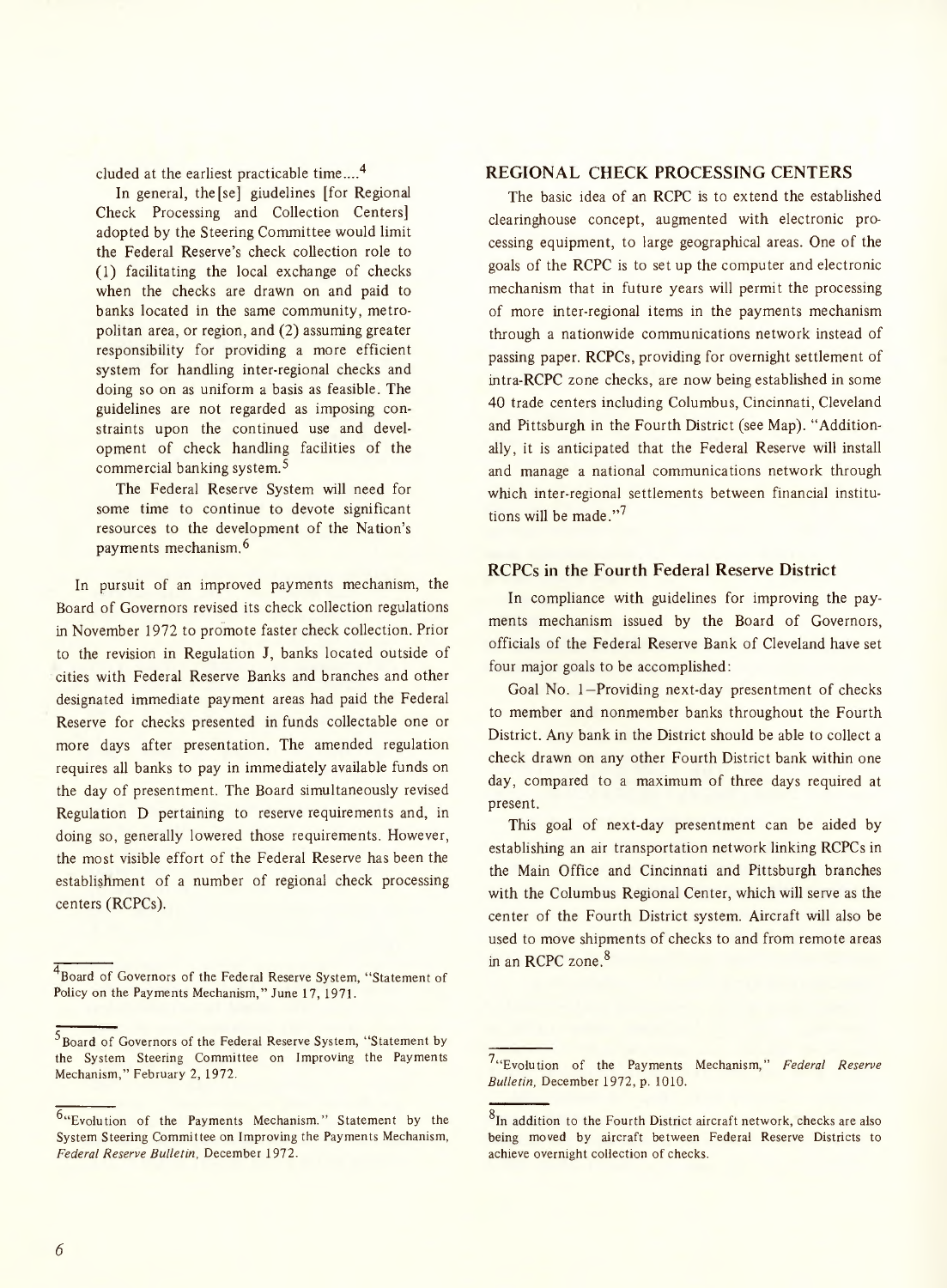# **RCPC Areas of the Fourth Federal Reserve District**



NOTE: Arrows denote existing and proposed air transport network.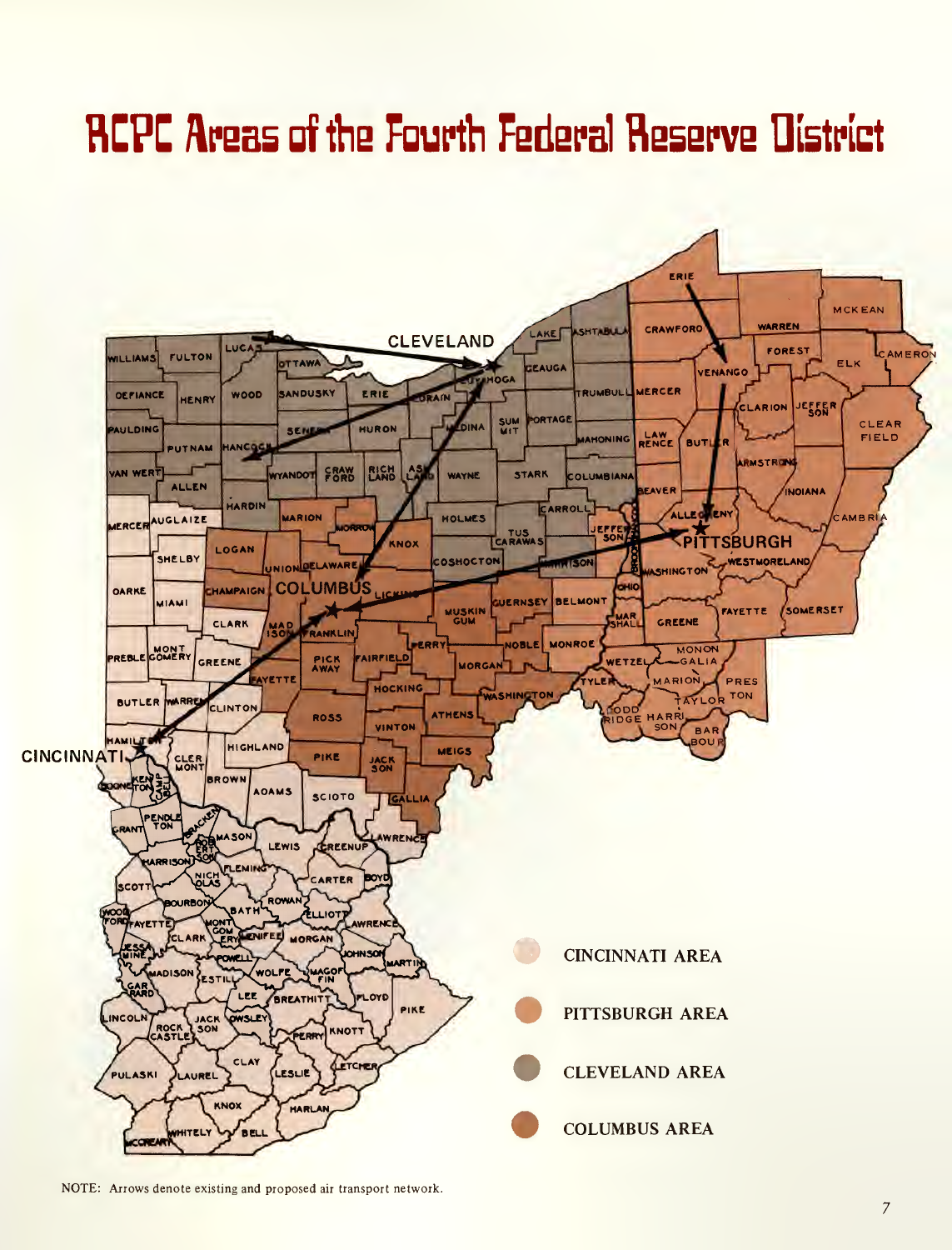Goal No. 2- Eliminating circuitous routing and reducing intermediate handlings of items in the present collection stream, resulting in cutting the cost and burden of check clearing for all commercial banks.

Goal No.3-Expediting the return of unpaid items, thereby reducing or eliminating losses to the public and banks from check frauds by speeding check presentment and return of dishonored items to the collecting bank and its depositor.

Goal No.4-Providing the basis for a future automated clearinghouse with electronic money settlements.

### **Columbus RCPC**

Early in 1970, a request was sent to the Board of Governors of the Federal Reserve System to establish a Federal Reserve facility in Columbus, the State's capital and second largest city. The regional center was said to be vital to keep pace with the rapid growth of commerce and industry in the Columbus area, and to meet the needs of the business and banking communities.

The facility was to serve 126 banks and their 220 branch offices in the 27 counties that were defined as the Columbus RCPC area. About 71 percent of the checks handled by these banks were to be paid one day following receipt by the bank of first deposit, as opposed to as many as three days before the RCPC was completed.

A building shell in Busch Corporate Center, 965 Kingsmill Parkway, on the northern outskirts of Columbus was selected. The 20,500 square feet of floor space were divided into three areas: computer room, clerical area, and administrative area. Operating and administrative personnel moved 'in as soon as the computer and work areas were completed early in October.

The Center is primarily a night operation. Fully twothirds of the 60 persons employed at the Center work nights. It is a five-day-a-week operation, compared with the former Federal Reserve check operation of six days a week. Work that would normally be received on a Friday night and Saturday under the old system comes in on Sunday night, thus making that a peak volume night for the Center.

Goals of the Columbus Regional Center are the same as for such centers generally: next-day presentment for the great majority of banks; elimination of circuitous routing and many intermediate handlings; and speeding the return

of dishonored items. In addition, bankers in the Columbus RCPC area have shown interest in exploring just what kind of role the Center might play in any future improvements in the payments mechanism.

Operation of the Columbus Regional Center was started in mid-October 1972, processing 25,000 checks a day from Cleveland. The main objective of this phase of the operation was to test computer equipment and to train personnel. The test phase lasted for 30 days. In November, the Center began accepting work from three major banks in the City of Columbus. In the second week of December, the remaining 123 banks were added. Early in January of 1973, the Center entered the last phase, that of accepting checks for presentment from banks across the nation.

### Cleveland **RCPC**

In April 1971, the Cleveland Reserve Bank began planning the establishment of a regional clearing center in the main office. It was determined that the Cleveland RCPC would serve 249 banks in 39 counties across the northern third of Ohio. Because of the diverse geographical area served, each evening an aircraft brings checks from Northwestern Ohio banks into Cleveland for processing. The next morning, a plane departs for the northwestern portion of Ohio with checks drawn on banks in that area. The other banks are served by ground transportation from Cleveland. The Cleveland RCPC began operations January 15.



Sorter room at Cleveland RCPC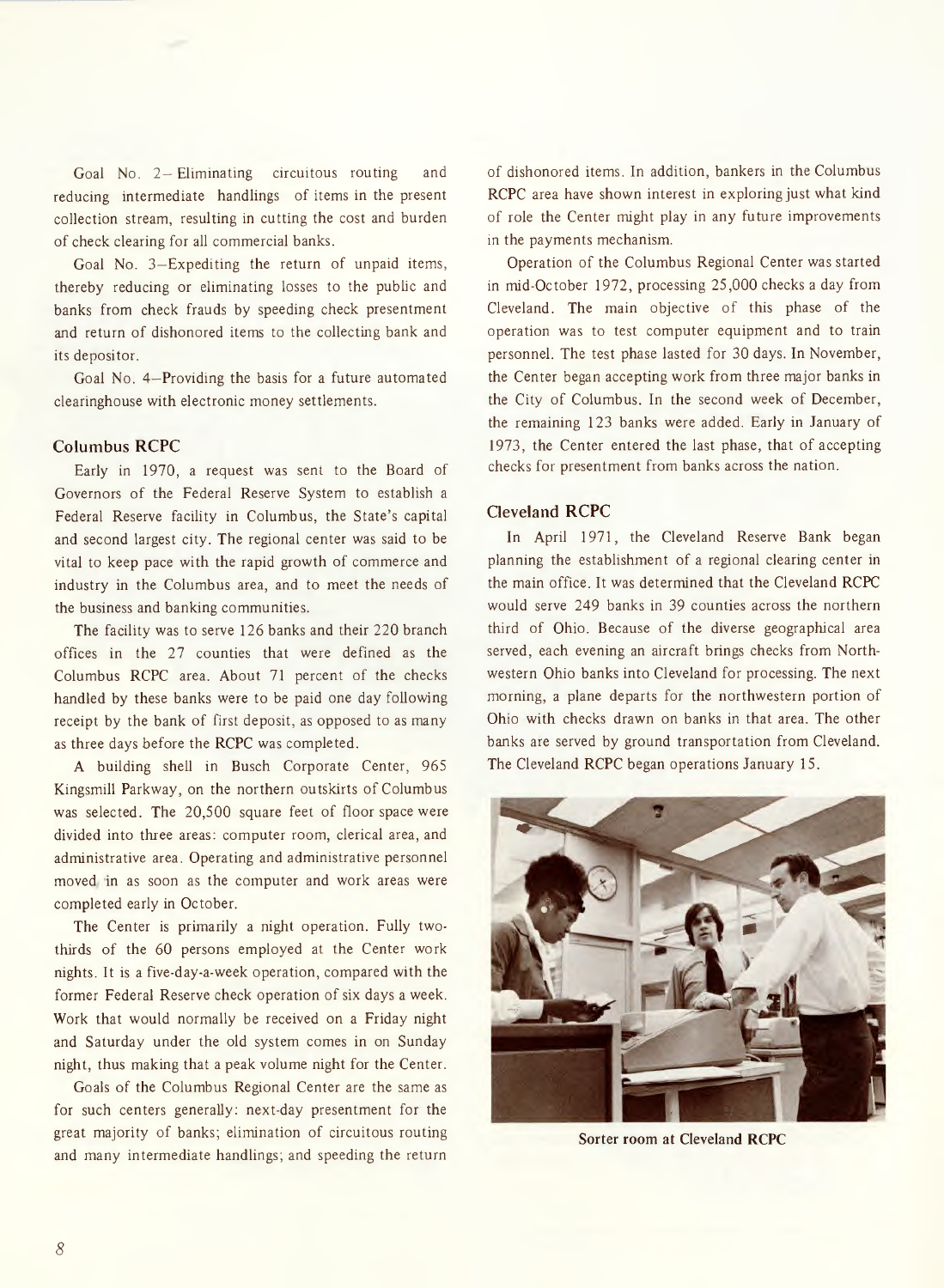### **Pittsburgh RCPC**

Planning for the Pittsburgh RCPC began in May 1971. After study of several alternatives, the decision was made to offer overnight presentment to all banks in the existing branch territory. Staffing, equipment, and planning were geared to starting the Pittsburgh RCPC on January 2, 1973. This target date was met.

Future expansion of the Pittsburgh RCPC will include five counties in central Pennsylvania presently served by the Federal Reserve Bank of Philadelphia, as well as seven counties in Northern West Virginia now being served by the Federal Reserve Bank of Richmond. In addition, three Ohio counties bordering the Ohio River and West Virginia, previously served by Cleveland, will be transferred to the Pittsburgh RCPC.

### **Cincinnati RCPC**

After consultation with area bank representatives, a decision was made to have a center at Cincinnati to cover the territory currently served by the Reserve branch office.

The Cincinnati RCPC will serve 19 counties in Ohio and 56 counties in Kentucky, for a total of 270 banks. Nine Ohio counties previously serviced by the Cincinnati office were incorporated in the territory of the Columbus RCPC. Check collection for three counties in Ohio-Auglaize, Mercer and Shelby-will be transferred from the Cleveland main office territory to the Cincinnati RCPC.

The Cincinnati branch moved its operations into a new building in September 1972. Although this move slowed the implementation of the Cincinnati RCPC, there is now adequate space for the facility and provision for considerable expansion, if required. At the same time as the move, more advanced check processing equipment was installed. This equipment greatly expands the check processing capability of this office and lends itself to further enlargement without disrupting operations. Start-up of RCPC operations is set for late spring of 1973.

### **ADVISORY COMMITTEES**

Officers of commercial banks in each RCPC zone have been appointed to Advisory Committees to provide liaison between participating banks and the Regional Centers.

They were chosen by bankers' association groups within the RCPC boundaries and clearinghouse associations in larger towns. These bankers meet periodically with Federal Reserve officials to discuss operations, concepts, and services.

One of the main responsibilities of these groups is to keep the Centers advised on problems being experienced by commercial banks, so that appropriate action can be taken to minimize the impact of procedural changes.

Feedback from the Advisory Committees was extremely helpful in identifying problem areas. The Committees provided communications channels to the commercial banking community that were instrumental in the selection of sites for satellite pickup points. Through the efforts of these committees, the Federal Reserve office in each RCPC zone has been able to serve the commercial banks in its territory more efficiently.

### **BEYOND RCPCs**

No one can clearly foresee the future, but a system that will subsitute electronic movements of funds for checks is now being put in place. The transition however will be, at best, a gradual process. It will take time for the system to evolve and to link the local and regional systems into a national network. In addition, there is some question as to whether the public is ready to accept all of the implications of electronic funds transfer. Moreover, the cost of establishing and operating such a system is far from a trivial matter. In particular, it is necessary that careful consideration be given to the level and distribution of benefits that will result from this expenditure of public and private funds.

It is certain though that the future will be an exciting time for everyone involved in the payments mechanism-a time of challenge, response, and adaptation.

The great mathematician and philosopher, Bertrand Russell, was once asked how he could continue to make drama tic discoveries in a field such as ma therna tics that seemed an already completely explored and fixed science. His deceptively simple answer: "I challenge the axioms."

The Federal Reserve and the banking system might well ponder this approach.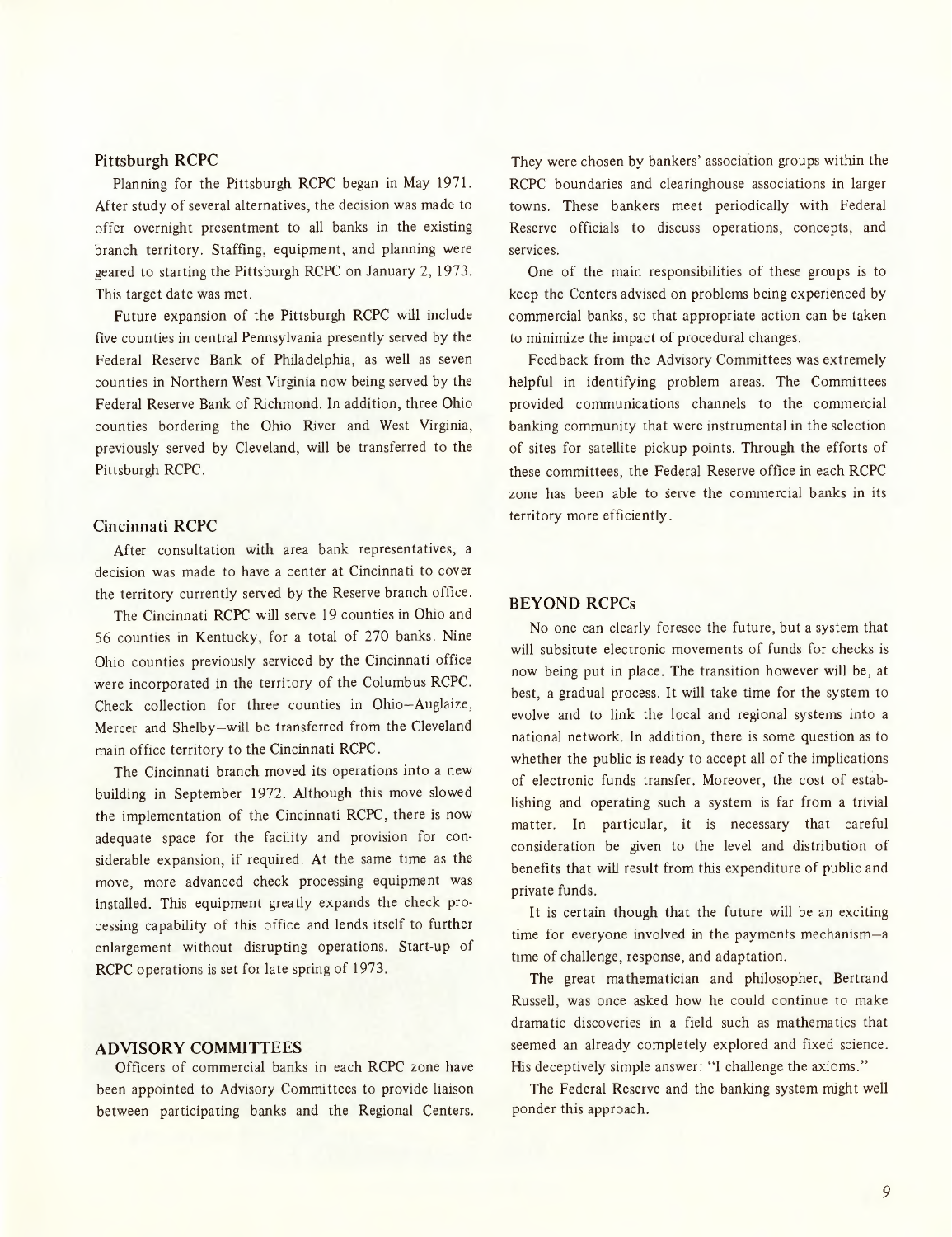# **Columbus RCPC in Operation**



Check delivery at Columbus Center.



Check classification for machine processing.



Logging of incoming checks.



Items being prepared for high speed processing.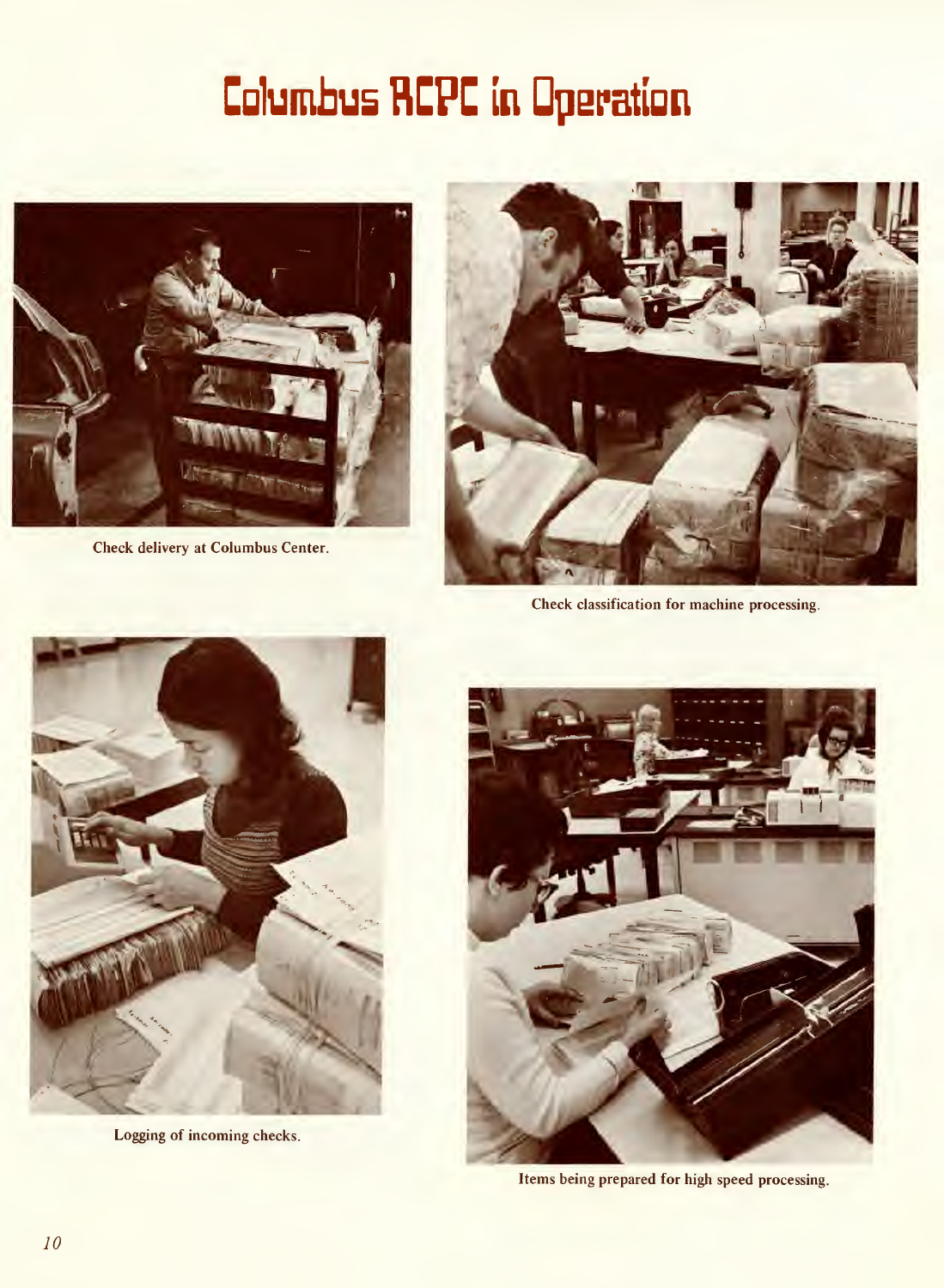



Processed checks leaving the sorting room.

High speed reader-sorter.



Computer room.



Hand sorting batches of checks.



Sorted checks at loading bay.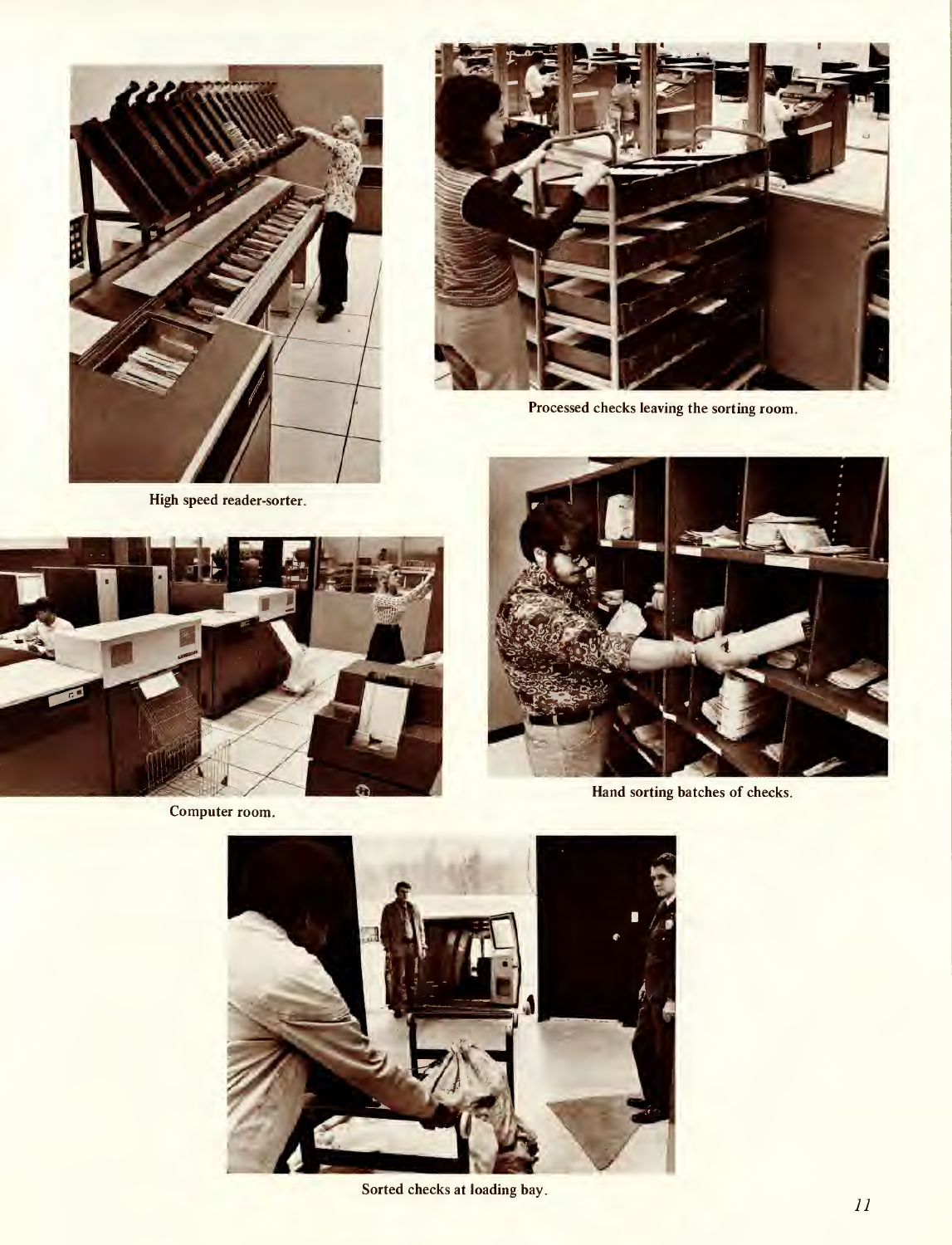# COMPARATIVE STATEMENT OF CONDITION

| <b>ASSETS</b>                                | Dec. 31, 1972     | Dec. 31, 1971                 |
|----------------------------------------------|-------------------|-------------------------------|
| Gold Certificate Reserves                    | 884,658,767<br>\$ | $\mathbb{S}$<br>973, 576, 773 |
| Special Drawing Rights Certificates          | 33,000,000        | 33,000,000                    |
| Federal Reserve Notes of Other Banks         | 76,473,234        | 68,968,775                    |
|                                              | 39,446,403        | 26,968,862                    |
| Loans to Member Banks                        | 193,500,000       | $-0-$                         |
| Federal Agency Obligations - Bought Outright | 98,156,000        | 38,609,000                    |
| U.S. Government Securities:                  |                   |                               |
|                                              | 2,220,402,000     | 2,400,494,000                 |
|                                              | 2,745,605,000     | 2,830,231,000                 |
|                                              | 259,158,000       | 261,605,000                   |
| Total U.S. Government Securities             | 5,225,165,000     | 5,492,330,000                 |
| Total Loans and Securities                   | 5,516,821,000     | 5,530,939,000                 |
| Cash Items in Process of Collection          | 596,580,121       | 980,806,076                   |
|                                              | 27,181,035        | 24,256,207                    |
|                                              | 87,526,594        | 55,860,563                    |
|                                              | \$7,261,687,154   | \$7,694,376,256               |

### **LIABILITIES**

| Federal Reserve Notes            | \$4,751,683,430 | \$4,473,426,148  |
|----------------------------------|-----------------|------------------|
| Deposits:                        |                 |                  |
| Member Bank - Reserve Accounts   | 1,552,285,985   | 1,968,530,381    |
|                                  | 143,680,513     | 163,751,169      |
|                                  | 26,390,000      | 25,200,000       |
|                                  | 20,487,802      | 34,049,712       |
|                                  |                 |                  |
| Total Deposits                   | 1,742,844,300   | 2, 191, 531, 262 |
|                                  |                 |                  |
| Deferred Availability Cash Items | 582, 343, 838   | 846,792,417      |
|                                  | 41,226,086      | 46,862,629       |
|                                  |                 |                  |
| Total Liabilities                | \$7,118,097,654 | \$7,558,612,456  |
|                                  |                 |                  |

### **CAPITAL ACCOUNTS**

|                                                                             | 71,794,750<br>71,794,750 | 67,881,900<br>67,881,900 |
|-----------------------------------------------------------------------------|--------------------------|--------------------------|
| Total Liabilities and Capital Accounts                                      | \$7,261,687,154          | \$7,694,376,256          |
| Contingent Liability on Acceptances<br>Purchased for Foreign Correspondents | 16,289,000               | 22,941,000               |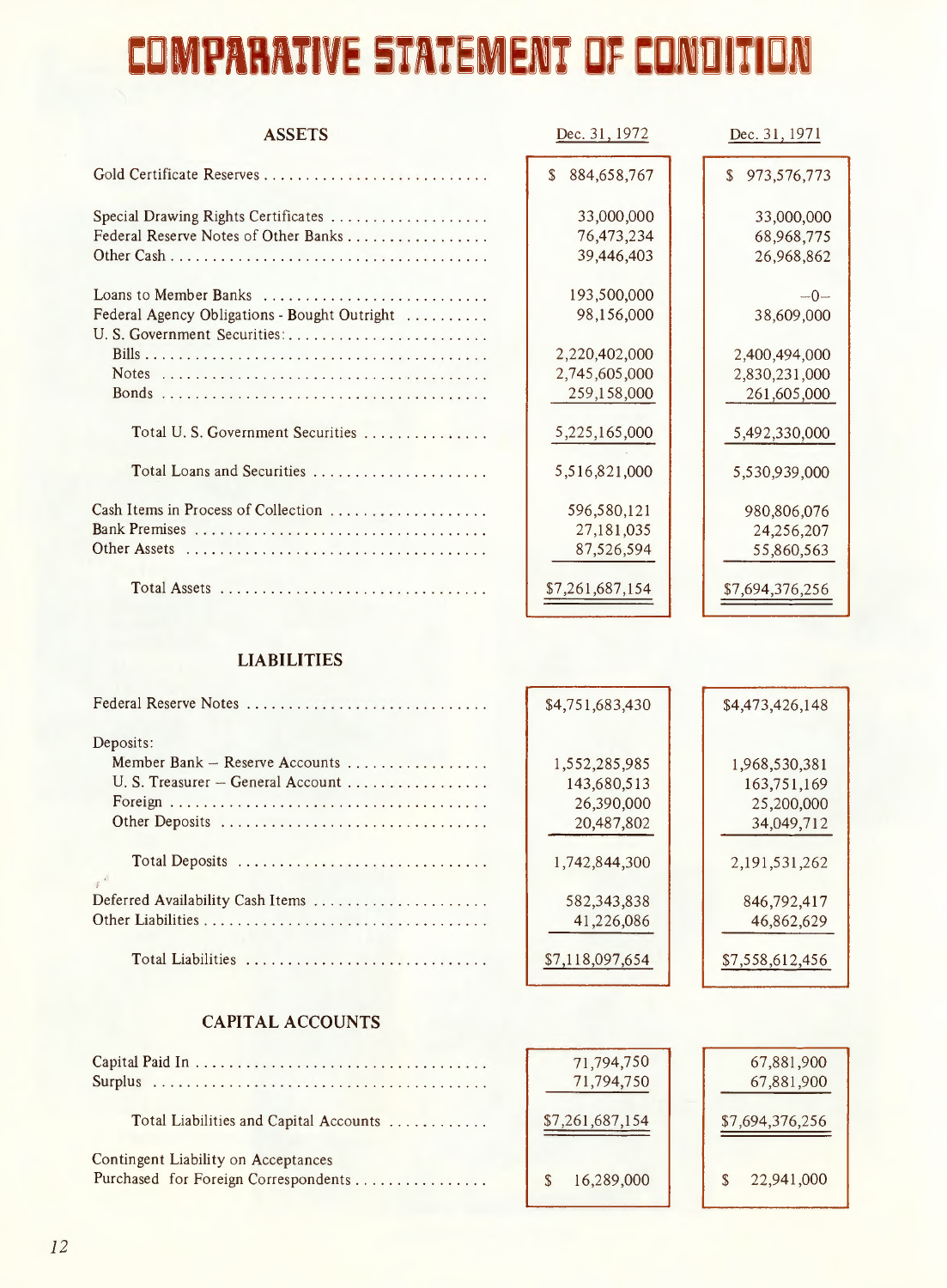# **COMPARISON OF EARNINGS AND EXPENSES**

|                                                                              | 1972                                       | 1971                                        |
|------------------------------------------------------------------------------|--------------------------------------------|---------------------------------------------|
| Total Current Earnings                                                       | 290,750,352<br>28,094,398                  | 285,002,026<br>$\mathbf{s}$<br>23,925,582   |
| Current Net Earnings                                                         | 262,655,954                                | 261,076,444                                 |
| Additions to Current Net Earnings:                                           |                                            |                                             |
| Profit on Sales of U.S. Government Securities (Net)                          | 229,761<br>97,522                          | 7,866,249<br>470,646                        |
| Total Additions                                                              | 327,283                                    | 8,336,895                                   |
| Deductions from Current Net Earnings:                                        |                                            |                                             |
| Loss on Foreign Exchange Transactions (Net)                                  | 4,716,952<br>2,917                         | 736,336<br>96,102                           |
| Total Deductions                                                             | 4,719,869                                  | 832,438                                     |
| NET DEDUCTIONS<br>NET ADDITIONS                                              | 4,392,586<br>$-0-$                         | $-0-$<br>7,504,457                          |
| Net Earnings before Payments to U.S. Treasury                                | 258, 263, 368<br>S                         | 268,580,901<br>S.                           |
| Payments to U.S. Treasury (Interest on F.R. Notes)<br>Transferred to Surplus | S<br>4,205,725<br>250,144,793<br>3,912,850 | S.<br>3,957,512<br>259,851,139<br>4,772,250 |
|                                                                              | 258, 263, 368                              | 268,580,901                                 |

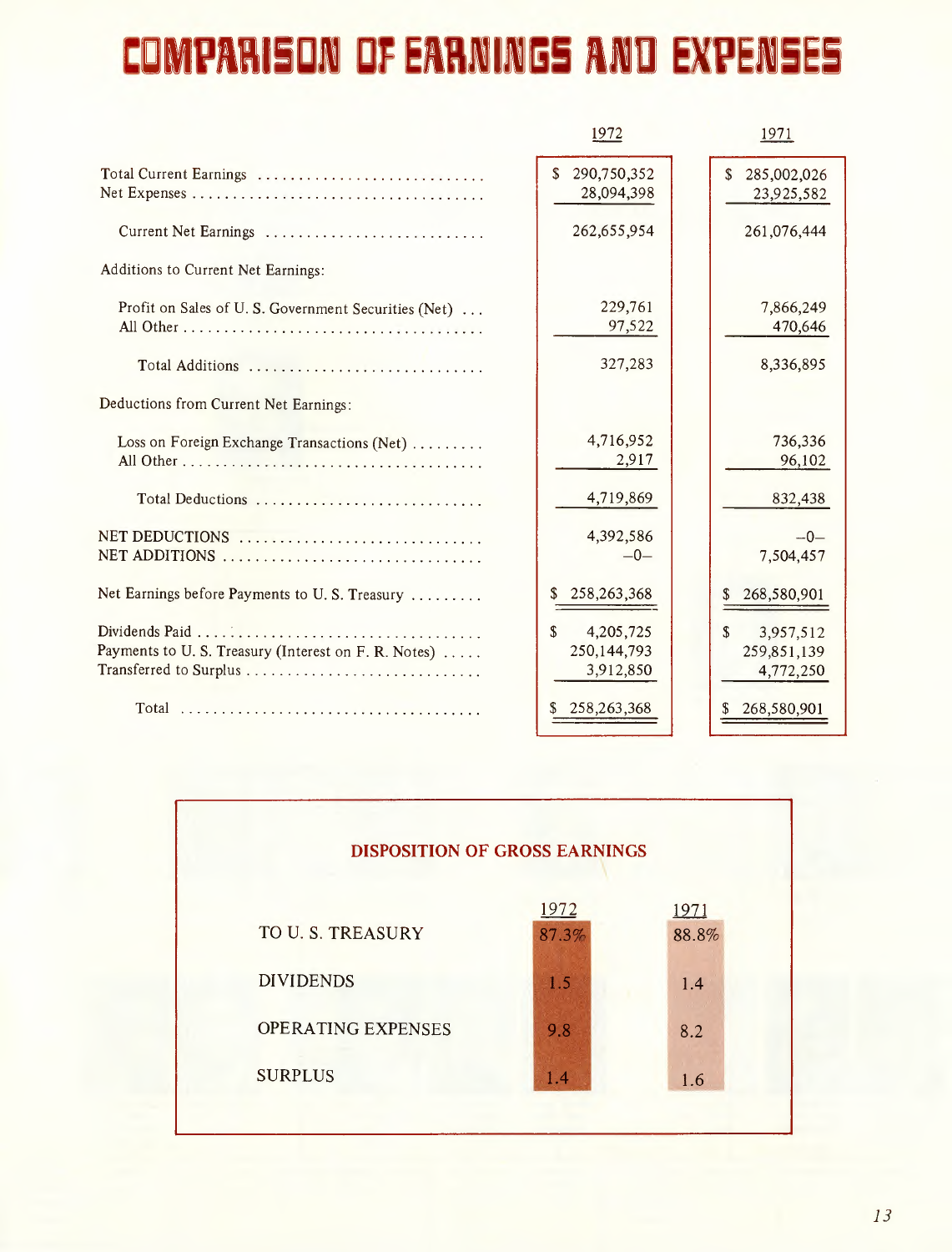# ~EDERIlL**RESERVE BIlIX DFC VELIlIlD**

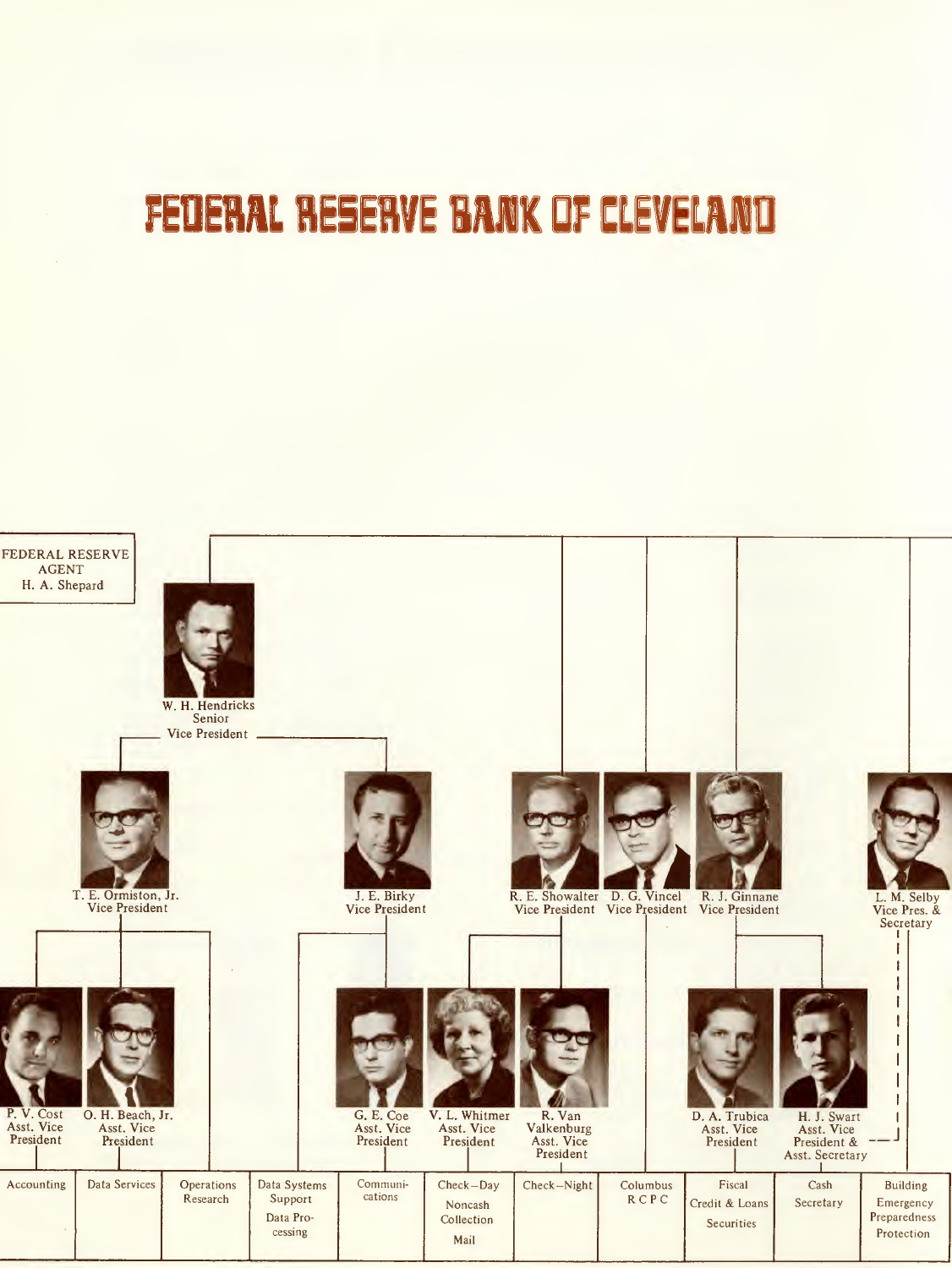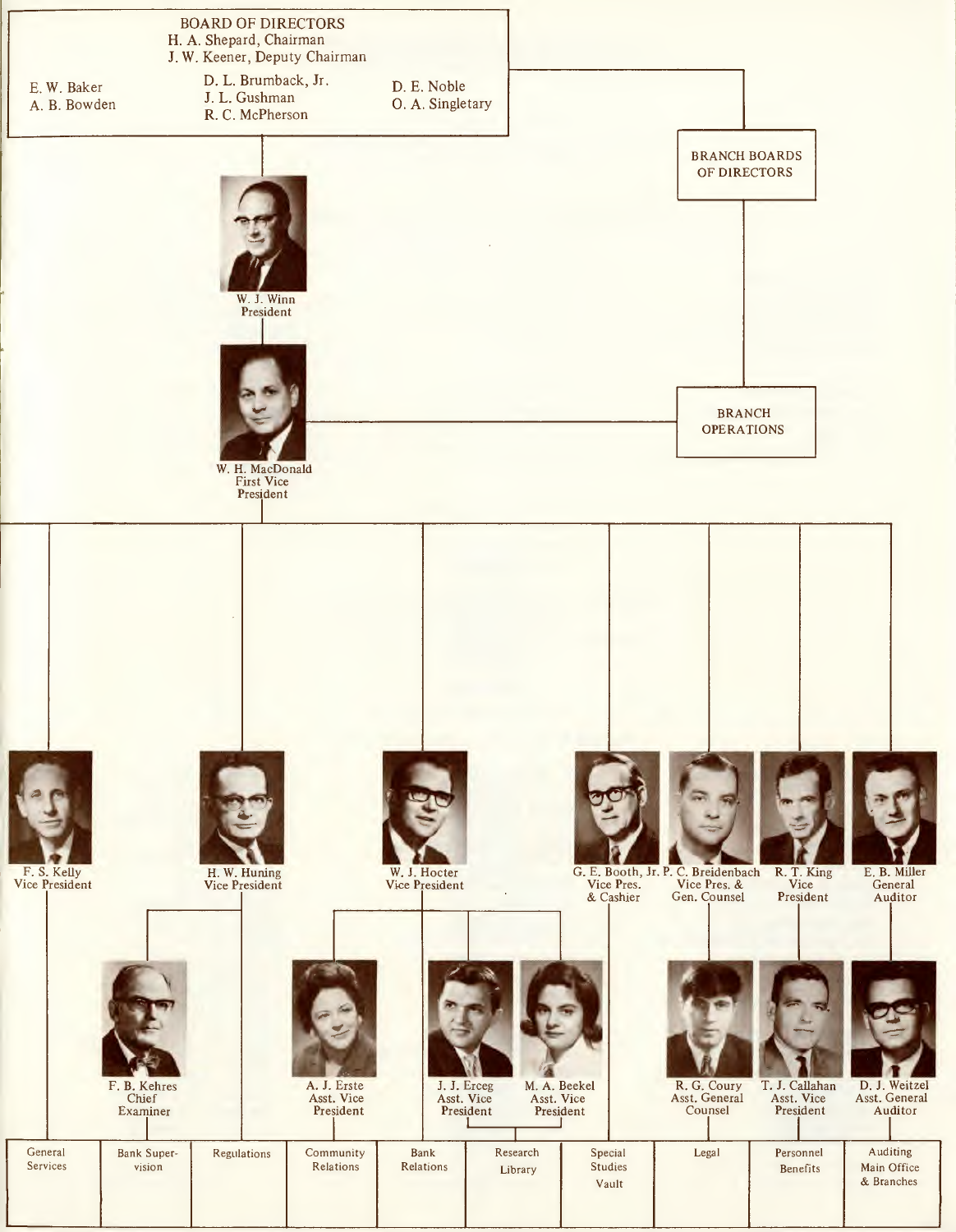### FEDERAL RESERVE BANK OF CLEVELAND **DIRECTORS**

### *Chairman* HORACE A. SHEPARD

*Chairman of the Board and Chief Executive Officer TRW Inc., Cleveland, Ohio*

*Deputy Chairman* J. WARD KEENER, *Chairman of the Executive Committee The B. F Goodrich Company, Akron, Ohio*

### EDWARD W. BARKER

*Chairman of the Board and Chief Executive Officer First National Bank of Middletown Middletown, Ohio*

### A. BRUCE BOWDEN

*Vice Chairman of the Board Mellon Bank, N. A. Pittsburgh, Pennsylvania*

### DAVID L. BRUMBACK, JR.

*President Van Wert National Bank Van Wert, Ohio*

### JOHN L. GUSHMAN

*Chairman of the Board and Chief Executive Officer Anchor Hocking Corporation Lancaster, Ohio*

### OTIS A. SINGLETARY *President University of Kentucky*

*Lexington, Kentucky*

### MEMBER, FEDERAL ADVISORY COUNCIL

CLAIR E. FULTZ, *President Huntington Bancshares Incorporated, Columbus, Ohio*

### **OFFICERS**

### WILLIS J. WINN, *President*

### WALTER H. MacDONALD, *First Vice President*

R. THOMAS KING *Vice President*

ELFER B. MILLER *General Auditor*

THOMAS E. ORMISTON, JR. *Vice President*

ROBERT E. SHOWALTER *Vice President*

LESTER M. SELBY *Vice President and Secretary*

DONALD G. VINCEL *Vice President*

OSCAR H. BEACH, JR. *Assistant Vice President*

MARGRET A. BEEKEL *Assistant Vice President and Economist*

THOMAS J. CALLAHAN *Assistant Vice President*

GEORGE E. COE *Assistant Vice President*

### RENE C. McPHERSON

*Chairman of the Board and Chief Executive Officer Dana Corporation Toledo, Ohio*

### DONALD E. NOBLE

*President and Chief Executive Officer Rubbermaid Incorporated Wooster, Ohio*

PATRICK V. COST *Assistant Vice President* ROBERT G. COURY *Assistant General Counsel*

JOHN J. ERCEG *Assistant Vice President and Economist*

ANNE J. ERSTE *Assistant Vice President* FRANK B. KEHRES

*Chief Examiner* HAROLD J. SWART *Assistant Vice President and Assistant Secretary* DAVID A. TRUBICA *Assistant Vice President*

ROBERT VAN VALKENBURG *Assistant Vice President* DAVID J. WEITZEL *Assistant General Auditor* VIRGINIA L. WHITMER *Assistant Vice President*

WILLIAM H. HENDRICKS *Senior Vice President*

FRED O. KIEL *Senior Vice President*

JOHN E. BIRKY *Vice President*

GEORGE E. BOOTH, JR. *Vice President and Cashier*

PAUL BREIDENBACH *Vice President and General Counsel*

JAMES H. CAMPBELL *Vice President*

R. JOSEPH GINNANE *Vice President*

WILLIAM J. HOCTER *Vice President and Economist*

HARRY W. HUNING *Vice President*

FRED S. KELLY *Vice President*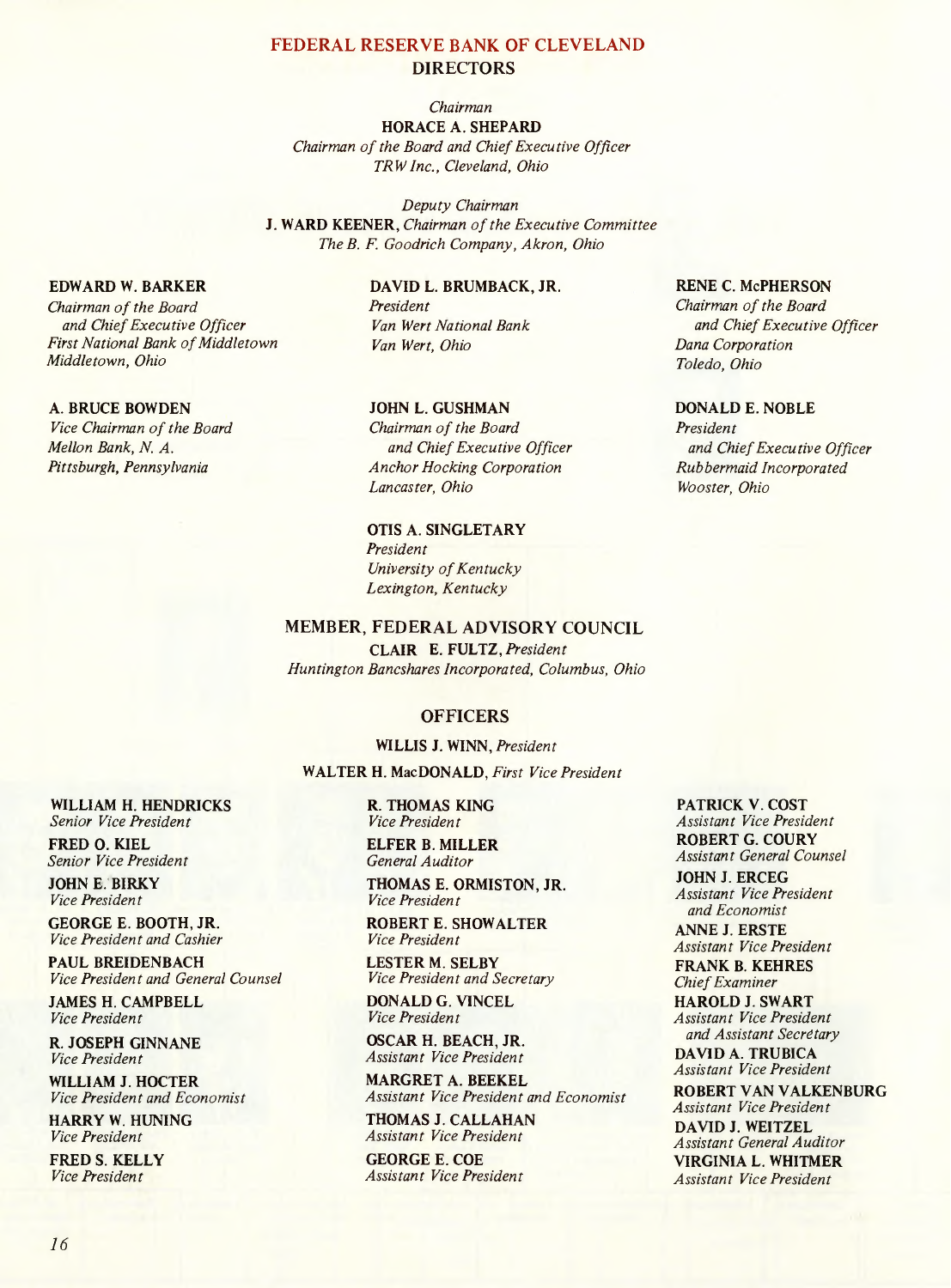## **NCINNATI BRANCH**

### **DIRECTORS**

*Chairman* **GRAHAM E. MARX,** *President and General Manager The* G. *A. Gray Company, Cincinnati, Ohio*

**PAUL W. CHRISTENSEN, JR.** *President The Cincinnati Gear Company Cincinnati, Ohio*

**ROBERT E. HALL** *President The First National Bank and Trust Company Troy, Ohio*

**WILLIAM S. ROWE** *President The Fifth Third Bank Cincinnat, Ohio*

**PHILLIP R. SHRIVER,** *President Miami University Oxford, Ohio*

**CLAIR F. VOUGH** *Vice President Office Products Division IBM Corp. Lexington, Kentucky*

E. **PAUL WILLIAMS** *President The Second National Bank of Ashland Ashland, Kentucky*

### **OFFICERS**



**FREDO. KIEL** *Senior Vice President*



**ROBERT D. DUGGAN** *Vice President and Cashier*



**DONALD G. BENJAMIN** *Assistant Vice President*



**CHARLES A. CERINO** *Assistant Vice President*



**JERRY S. WILSON** *Assistant Vice President*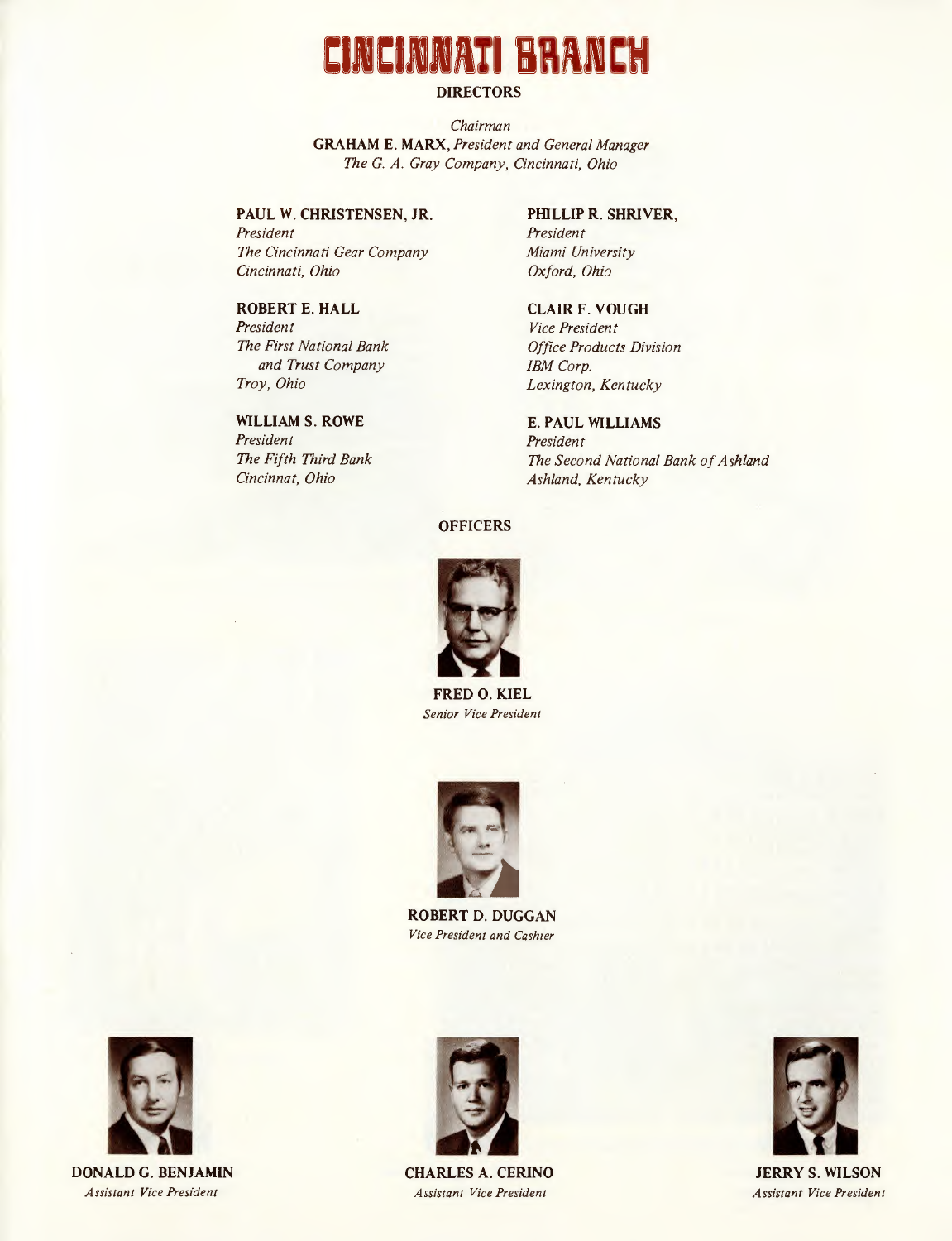# **5BUR&H BRRICH**

### **DIRECTORS**

*Chairman* **ROBERT E. KIRBY,** *President Westinghouse Electric Corporation, Industry and Defense Company, Pittsburgh, Pennsylvania*

### **ROBINSON F. BARKER**

*Chairman of the Board and Chief Executive Officer PPG Industries, Inc. Pittsburgh, Pennsyvania*

**RICHARD M. CYERT** *President Carnegie-Mellon University Pittsburgh, Pennsylvania*

### **MERLE E. GILLIAND**

*Chairman of the Board and Chief Executive Officer Pittsburgh National Bank Pittsburgh, Pennsylvania*

### **DOUGLAS GRYMES**

*President Koppers Company, Inc. Pittsburgh, Pennsylvania*

**JERRY A. HALVERSON** *President The First National Bank and Trust Company of Wheeling Wheeling, West Virginia*

### **CHARLES F. WARD** *President Gallatin National Bank Uniontown, Pennsylvania*

### **OFFICERS**



**JAMES H. CAMPBELL** *Vice President*



**CHARLES E. HOUPT** *Vice President and Cashier*



**PAUL E. ANDERSON** *Assistant Vice President*



*Assistant Vice President Assistant Vice President*



J. **ROBERT AUFDERHEIDE SAMUEL** G. **CAMPBELL**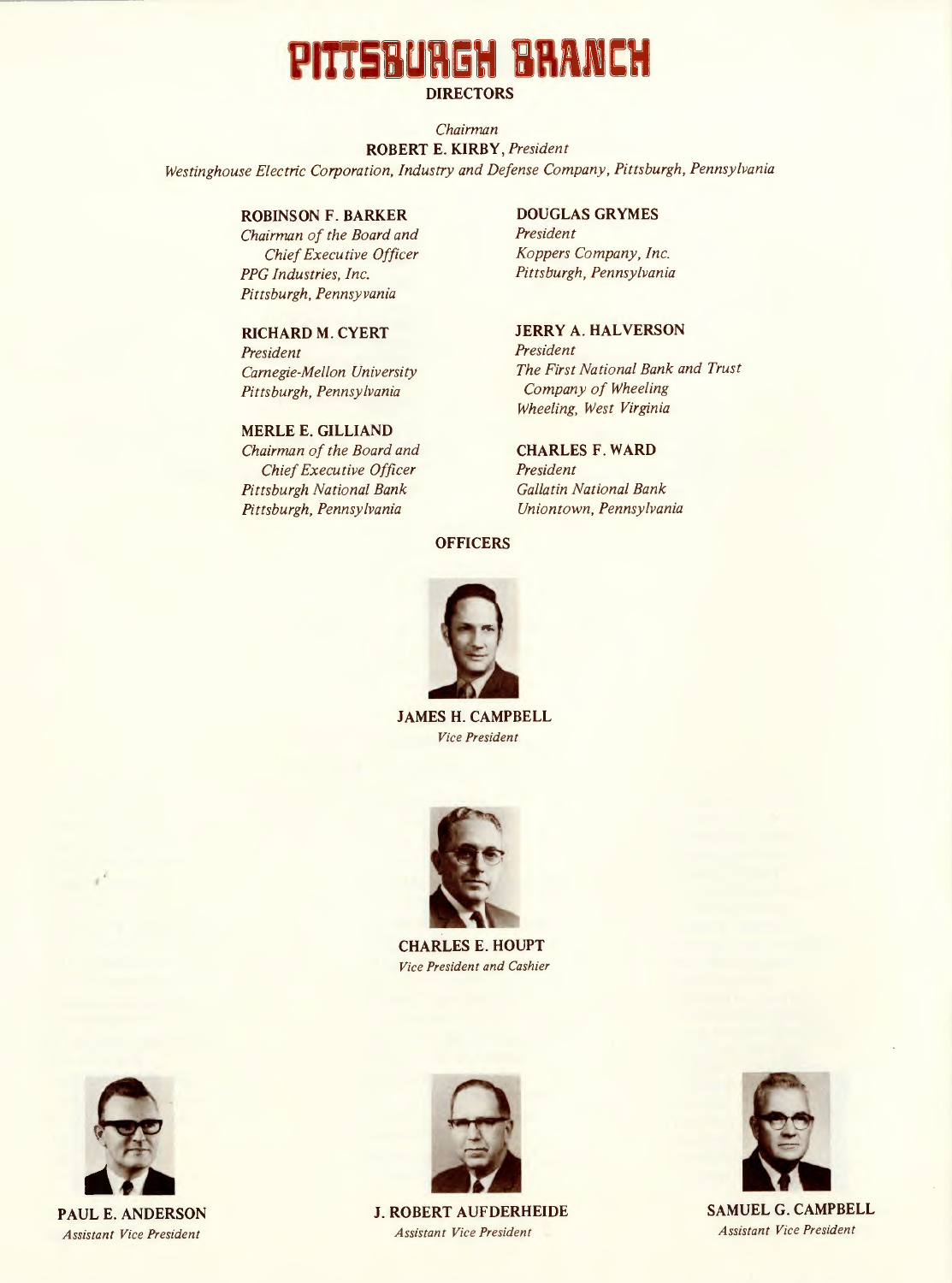

COLUMBUS REGIONAL CHECK PROCESSING CENTER



PITTSBURGH BRANCH



CINCINNATI BRANCH



CLEVELAND FEDERAL RESERVE BANK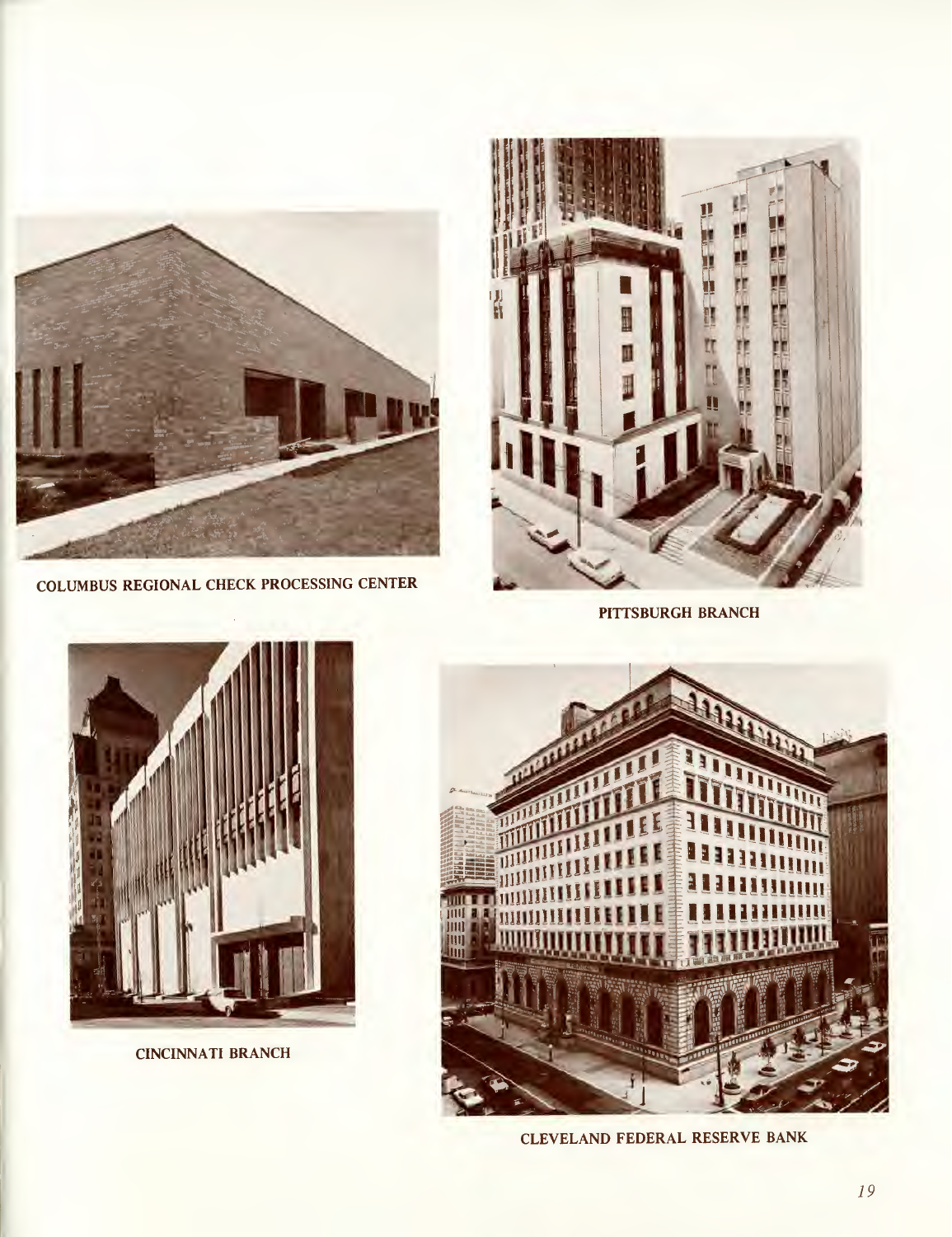### **ERRATA**

Board of Directors: E. W. Baker should read E. W. Barker

E. B. Miller, General Auditor, reports directly to the Audit Review Committee of the Board of Directors.

f